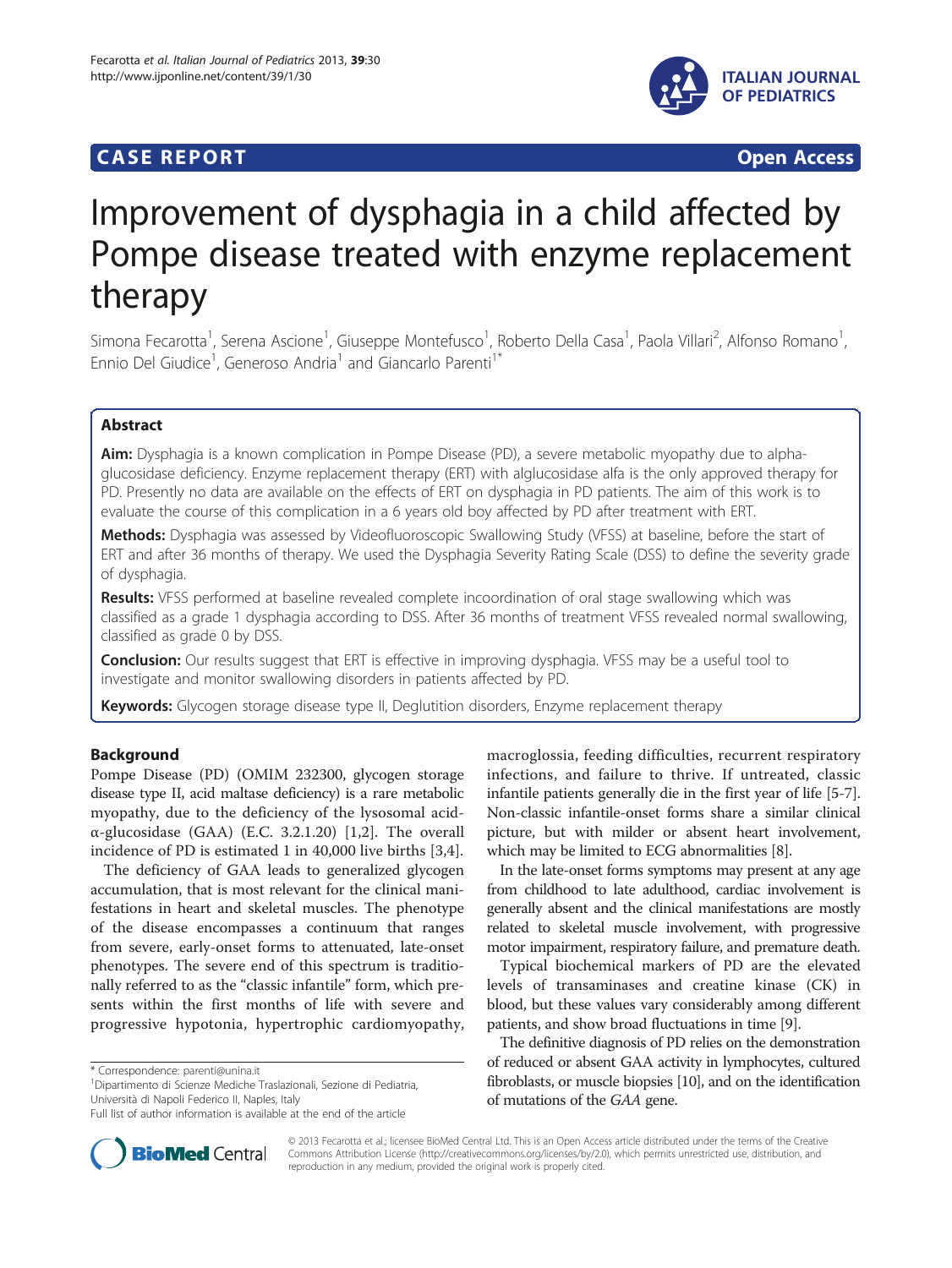At present, the only approved therapy for PD is Enzyme Replacement Therapy (ERT) with recombinant human alglucosidase alfa (Myozyme®, Genzyme Corporation, Cambridge, MA, USA). This therapy is based on periodic infusions of the recombinant enzyme, that is delivered to tissues where it replaces the defective GAA. Several clinical trials in classic infantile PD demonstrated remarkable success of this approach in correcting cardiac pathology and function and in extending patients' survival, whereas the response of skeletal muscle was less striking [\[11-13](#page-3-0)]. ERT seemed to be more effective when started earlier [\[14](#page-3-0)].

Long-term administration of ERT has modified the natural course of PD, and different complications, previously unrecognized, have become evident [[15\]](#page-3-0), including conductive and neurosensorial hearing impairment [[16](#page-3-0)], intracranial artery abnormalities [\[17\]](#page-3-0), osteopenia and osteoporosis [\[18\]](#page-3-0). Recently new strategies for the treatment of PD are emerging [[19\]](#page-3-0).

Although feeding difficulties have been frequently reported and are commonly considered as part of the typical PD phenotype, only recently particular attention has been paid to the characterization of dysphagia and swallowing disorders [[20-22\]](#page-4-0). These complications may substantially impact on the quality of life of patients and may lead to malnutrition, dehydration, weight loss and failure to thrive. In addition, airway invasion and aspiration may occur, increasing the risk of potentially lethal respiratory infections. Ineffective cough, due to the involvement of respiratory muscles, contributes to the risk of aspiration pneumonias.

Due to the severe consequences of dysphagia, its identification is relevant for the appropriate management of PD patients. Although at present there are no published studies on the effects of ERT on dysphagia, accurate and serial evaluations of swallowing may also be useful as markers to assess the efficacy of therapy in PD.

Dysphagia can be investigated with Videofluoroscopy Swallowing Study (VFSS) or with fibreoptic endoscopy. VFSS may be preferable as it is less invasive and easily tolerated, in infants and children. In addition, by VFSS it is possible to examine the bolus progression, to characterize the involvement of different stages of swallowing (oral, pharyngeal and esophageal), and to detect aspiration of contrast medium into the airways [\[23\]](#page-4-0).

Here for the first time we present the data obtained in a patient with infantile-onset PD that was studied by VFSS before the start of ERT and after 36 months of therapy.

# Case report

CF, a 6-year-old boy, is affected by the nonclassic infantile form PD, and has received ERT with alglucosidase alfa (Myozyme<sup>®</sup>) since the age of 2.3 years.

He was born from healthy, non-consanguineous parents. Pregnancy was characterized by reduced fetal movements. Breast feeding difficulties and feeble cry were reported, since the first days of life. At 2 years of age he was referred to medical attention because of severe hypotonia, recurrent respiratory tract infections, macroglossia, open drooping, tent shaped mouth and failure to thrive. At that time he was able to sit, but was unable to stand.

Chewing and swallowing problems were also reported, that caused feeding difficulties and insufficient caloric intake.

Blood biochemistry showed increased serum levels of aspartate aminotransferase (approximately 7-fold the upper normal value), alanine aminotransferase (2.5-fold the upper normal range) and creatine kinase (3.7-fold the upper normal range). Electrocardiography showed short PR interval (80 msec).

A diagnosis of PD was suspected when he was 2.3 years old, and confirmed by GAA enzymatic assay in lymphocytes and fibroblasts. The molecular analysis of the GAA gene showed the mutations [c.-32-13 T > G] and [c.1856 G > A] on one allele and [c.1655 T > C] on the other allele.

Due to the reported chewing and swallowing difficulties, a VFSS was performed before the start of ERT, by administering oral boluses of 5 ml liquid barium according to standard (published) procedures [[23\]](#page-4-0). VFSS showed complete incoordination of the oral stage swallowing with anterior positioning of bolus, weakness of labial and oral cavity muscles and delayed bolus transit. Weak and incoordinated tongue motion was ineffective for swallowing with spilling of barium boluses from the mouth. Epiglottis deflection was normal and pharyngeal and esophageal stages of swallowing were regular. No airway invasion was evident.

According to a dysphagia severity scale (DSS) (adapted by Gates et al. [\[24\]](#page-4-0)), dysphagia was limited to oral stage and classified as grade 1 severity (Table [1\)](#page-2-0). A supportive speech therapy was started.

ERT with alglucosidase alfa was started at the age of 2.3 years at a dose of 20 mg/kg/14 days. The patient was periodically monitored.

At the age of 6.3 years, after 36 months of ERT, no progression of clinical manifestations related to muscle involvement was observed and the general clinical picture seemed stable. Physical examination still showed generalized hypotonia and weak tendon reflexes. The increase of serum transaminases and creatine phosphokinase persisted. Recurrent pneumonias were reported, but the patient never required invasive ventilation. Facial-muscle weakness with open drooping mouth, expressionless face, absence of horizontal forehead lines, ptosis of the eyelid persisted. Hearing loss, impaired speech with articulatory disorders and hypernasal resonance were also evident. The feeding difficulties were improved and no additional problems in drinking or eating food of any consistence were reported.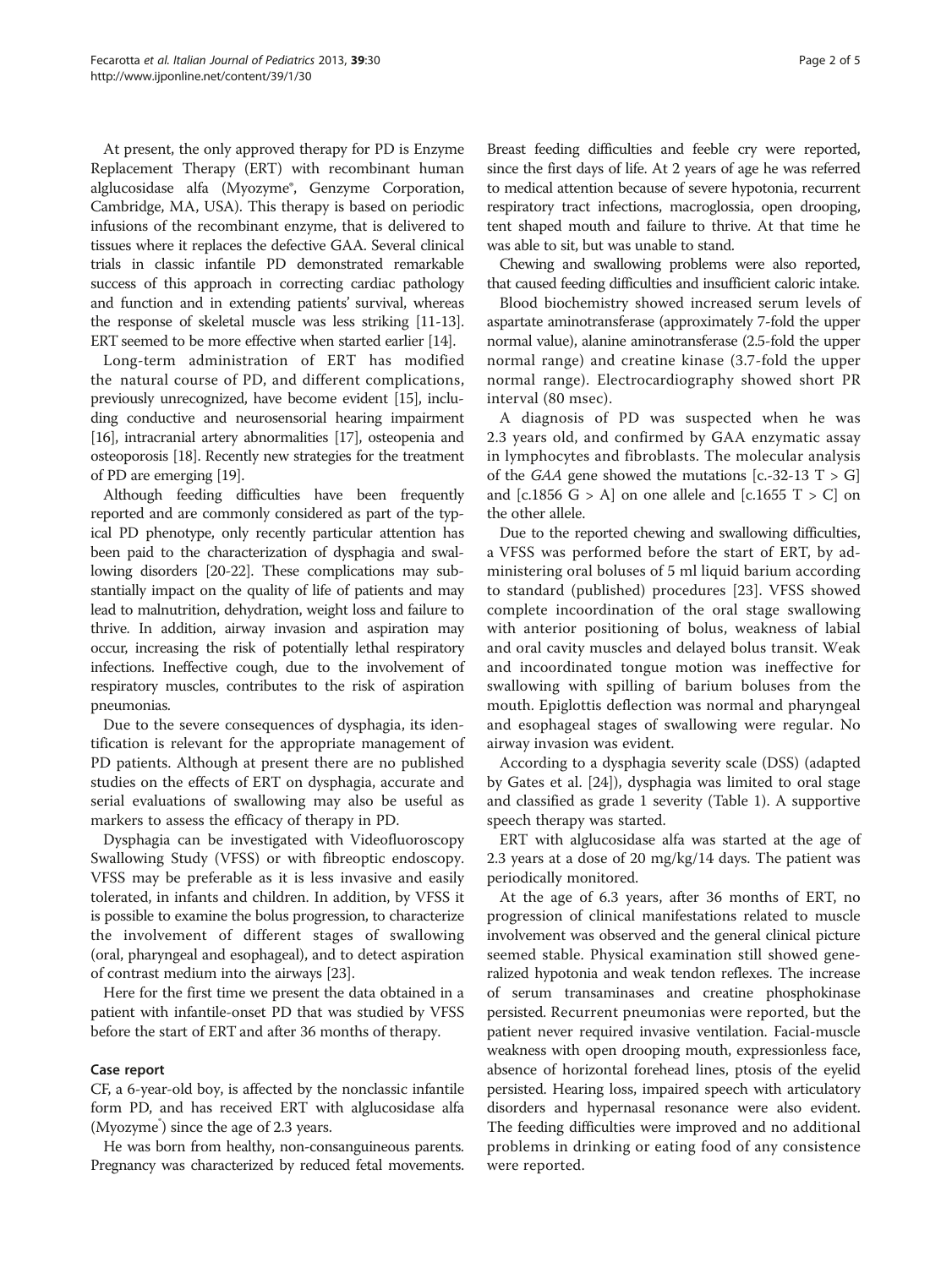| 0              | Normal swallowing                    |                                                                                                                                 |
|----------------|--------------------------------------|---------------------------------------------------------------------------------------------------------------------------------|
|                | Minimal dysphagia                    | VFFS shows a slight deviation from a normal swallow; impairment limited to oral stage                                           |
|                | Mild dysphagia swallowing suggestion | Presence of oro-pharyngeal dysphagia; can be treated by means of specific swallowing suggestion                                 |
|                | Mild to moderate dysphagia           | Presence of oro-pharyngeal dysphagia potential for aspiration exists but can be<br>diminished by specific swallowing techniques |
| $\overline{4}$ | Moderate dysphagia                   | Presence of oro-pharyngeal dysphagia; potential for aspiration exists: trace aspiration<br>can be seen at VESS                  |
|                | Severe dysphagia                     | Presence of aspiration; nothing by mouth is recommended                                                                         |

<span id="page-2-0"></span>Table 1 Dysphagia Severity Rating Scale (adapted by Gates et al. [[23\]](#page-4-0))

Swallowing ability was again assessed by VFSS at the age of 6.3 years. Substantial improvement of swallowing mechanisms was observed, that correlated with the reported absence of feeding difficulties. Barium boluses were regularly inserted without spillage. The oral stage was regular and oral acceptance was coordinated. Tongue thrusts were coordinated and effective to push the food. Epiglottis deflection was regular. The transit of barium contrast medium was normal pharyngeal and esophageal phases. In summary, VFSS revealed the absence of dysphagia, that classified as grade 0 by the DSS score (Table 1).

### **Discussion**

This is the first case of a single PD infantile patient with a documented improvement of dysphagia after three years of ERT. The improvement of dysphagia was assessed by VFSS, performed before the start of ERT and after 36 months of treatment, and by a DSS scoring scale. Dysphagia has already been reported in PD patients. A study of 13 untreated children with classic infantile PD, showed that VFSS abnormalities were detectable in all patients, including a 15-day-old infant [\[20](#page-4-0)]. In this study the severity of dysphagia was rated on the basis of clinical information, and of the need for special dietary recommendations (normal foods, modified foods, or nonoral nutrition). In this group of patients a second assessment of VFSS was not performed after the start of ERT.

Van Gelder's et al. [[21](#page-4-0)] examined the course of dysphagia in four patients on ERT, by fibreoptic endoscopy. By this approach, dysphagia apparently remained stable during treatment in three patients and worsened in one. ERT seemed to reduce feeding difficulties in some patients, who could discontinue nasogastric tube feeding, but there was no complete normalization of swallowing, even in patients who were orally fed. In this study no data before the start of ERT were available.

In our patient, at diagnosis, VFSS showed a weak and incoordinated swallowing during the oral phase, a finding already reported in PD patients [\[20\]](#page-4-0). After 36 months of therapy VFSS showed coordinated swallowing mechanisms, with effective deglutition. The DSS improved from 1 to 0. Although this was a subtle change, it may be clinically

relevant in a progressive disease like PD in which symptoms worsen over time without treatment.

These results suggest that ERT (possibly in combination with supportive speech therapy) may be useful to improve swallowing in PD patients, although this observation in a single child should be confirmed in larger numbers of patients and in formal clinical studies.

It is known that PD manifestations have a broad severity spectrum and respond variably to therapy. The identification of reliable measures to follow disease progression and ERT efficacy has been so far a challenging task. Biochemical markers of disease severity are unreliable, and administration of functional tests can be difficult in young patient, or may be influenced by the operator. VFSS is a safe and non invasive method to investigate dysphagia, which can be performed in children by skilled radiologists [\[23,24\]](#page-4-0). VFSS is also useful to get a quantitative severity score of dysphagia with appropriate scales, and to identify airways invasion or risk for aspiration. If further studies in larger populations will confirm our data, one could hypothesize that an accurate evaluation of dysphagia may represent an additional marker to monitor ERT efficacy.

The pathophysiology of dysphagia in PD patients is not completely defined. It is possible to speculate that different mechanisms may concur in causing abnormal swallowing. These include the dysfunction of bulbar muscles and the weakness of respiratory muscles and diaphragm that can lead to impaired coordination of swallowing and breathing. In addition, recent studies pointed to a possible role of the involvement of lower motor neurons [\[20\]](#page-4-0).

In principle, all these mechanisms may coexist in our patient. However, an effect on the motor neurons can be excluded, as it is known that ERT cannot cross the blood– brain-barrier and reach therapeutic levels in the central nervous system. Therefore, it would be reasonable to think that the improvement of dysphagia during ERT reflects an improvement of bulbar muscle and diaphragm function.

# **Conclusions**

In conclusion, we suggest that VFSS and the VFSS-based score scale are useful tools in the management of PD patients, to document the presence of dysphagia and to reduce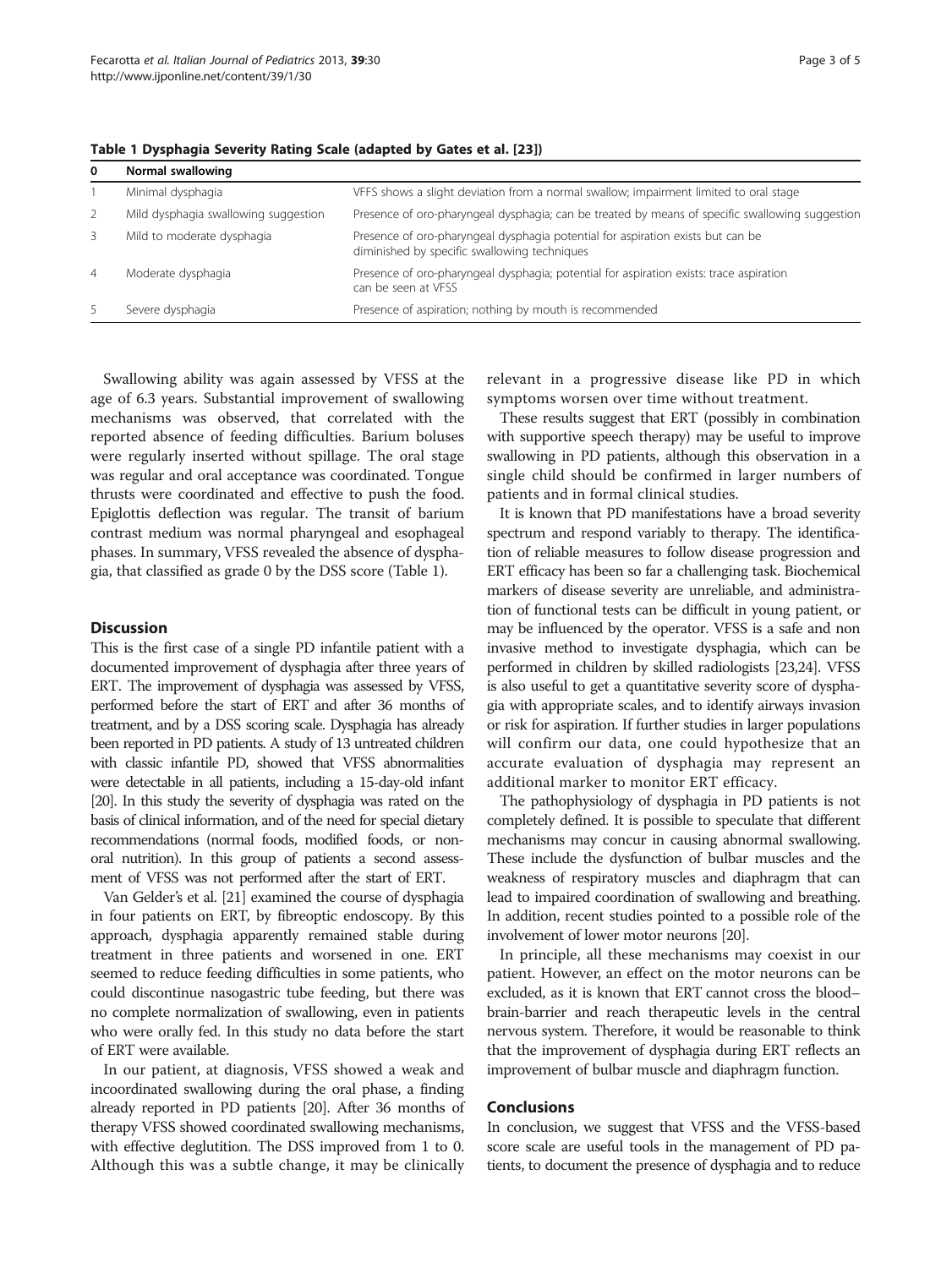<span id="page-3-0"></span>the risk of life-threatening complications. In our patient only two observations were available, before the start of ERT and 36 months later. It would be desirable for the management of PD patients to include serial, periodical VFSS evaluations, in order to monitor the evolution of dysphagia during treatment and to start early appropriate supportive measures. Speech therapy, may be considered, as an adjunctive therapy, in a multidisciplinary approach for the treatment of PD patients [\[25\]](#page-4-0). Further studies in larger groups of patients are needed to confirm the possible role of ERT to improve dysphagia.

# Consent

Written informed consent was obtained from the patient for publication of this Case report and any accompanying images. A copy of the written consent is available for review by the Editor-in-Chief of this journal.

#### Abbreviation

PD: Pompe disease; ERT: Enzyme replacement therapy; VFSS: Videofluoroscopic swallowing study; DSS: Dysphagia severity rating scale; GAA: Acid-α-glucosidase; CK: Creatine kinase.

#### Competing interests

Giancarlo Parenti has received travel support from Genzyme, Generoso Andria has received unrestricted research grants, honoraria and travel support from Amicus, Genzyme, Shire, Biomarin and Actelion. Simona Fecarotta has received travel support from Genzyme and Actelion.

#### Authors' contribution

SF has made substantial contributions to conception and design, analysis and interpretation of data, has been involved in drafting the manuscript and has given final approval of the version to be published. SA has made substantial contributions in the acquisition of data, has been involved in drafting the manuscript, and has given final approval of the version to be published. GM has made substantial contributions to acquisition of data has been involved in drafting the manuscript, and has given final approval of the version to be published. RDC has made substantial contributions to acquisition of data, has been involved in revising the manuscript critically for important intellectual content, and has given final approval of the version to be published. PV has made substantial contributions to conception and design, has been involved in revising the manuscript critically for important intellectual content, and has given final approval of the version to be published. AR has made substantial contributions to analysis and interpretation of data, has been involved in revising the manuscript critically for important intellectual content, and has given final approval of the version to be published. EDG has made substantial contributions to analysis and interpretation of data, has been involved in revising the manuscript critically for important intellectual content, and has given final approval of the version to be published. GA has made substantial contributions to conception and design and analysis and interpretation of data, has been involved in revising the manuscript critically for important intellectual content, and has given final approval of the version to be published. GP has made substantial contributions to conception and design and analysis and interpretation of data, has been involved in drafting the manuscript and revising it critically for important intellectual content, and has given final approval of the version to be published. All authors read and approved the final manuscript.

#### Acknowledgements

We thank Dr. Mirella Filocamo, Laboratorio Diagnosi Pre e Postnatale Malattie Metaboliche, IRCCS Giannina Gaslini, Genova, for the molecular characterization of the patient.

#### Author details

1 Dipartimento di Scienze Mediche Traslazionali, Sezione di Pediatria, Università di Napoli Federico II, Naples, Italy. <sup>2</sup>Dipartimento di Otorinolaringoiatria e Scienze Affini, Università di Napoli Federico II, Naples, Italy.

Received: 18 March 2013 Accepted: 8 May 2013 Published: 13 May 2013

#### References

- 1. OMIM. [<http://omim.org/entry/232300>].
- 2. Hirschhorn R, Reuser AJJ: Glycogen Storage Disease Type II (GSDII). In The Metabolic and Molecular Bases of Inherited Disease. 8th edition. Edited by Scriver CR, Beaudet AL, Sly WS, Valle D. NewYork: McGraw-Hill; 2001:3389–420.
- 3. Ausems MG, Verbiest J, Hermans MP, Kroos MA, Beemer FA, Wokke JH, Sandkuijl LA, Reuser AJ, van der Ploeg AT: Frequency of glycogen storage disease type II in The Netherlands: implications for diagnosis and genetic counselling. Eur J Hum Genet 1999, 7(6):713–6.
- 4. van der Ploeg AT, JReuser AJ: Pompe's disease. Lancet 2008, 372:1342-53.
- 5. Van den Hout HM, Hop W, Van Diggelen OP, Smeitink JA, Smit GP, Poll-The BT, Bakker HD, Loonen MC, De Klerk JB, Reuser AJ, van der Ploeg AT: The natural course of infantile Pompe's disease: 20 original cases compared with 133 cases from the literature. Pediatrics 2003, 112:332–340.
- 6. Hagemans ML, Winkel LP, Hop WC, Reuser AJ, Van Doorn PA, Van der Ploeg AT: Disease severity in children and adults with Pompe disease related to age and disease duration. Neurology 2005, 64:2139–2141.
- 7. Kishnani PS, Hwu WL, Mandel H, Nicolino M, Yong F, Corzo D: Infantile-Onset Pompe Disease Natural History Study Group. A retrospective, multinational, multicenter study on the natural history of infantile-onset Pompe disease. JPediatr 2006, 148(5):671-676.
- 8. Winkel LP, Hagemans ML, Van Doorn PA, Loonen MC, Hop WJ, Reuser AJ, van der Ploeg AT: The natural course of non-classic Pompe's disease; a review of 225 published cases. J Neurol 2005, 252(8):875–84.
- Bembi B, Cerini E, Danesino C, Donati MA, Gasperini S, Morandi L, Musumeci O, Parenti G, Ravaglia S, Seidita F, Toscano A, Vianello A: Management and treatment of glycogenosistype I. Neurology 2008, 71(23 Suppl 2):S12-36.
- 10. Bembi B, Cerini E, Danesino C, Donati MA, Gasperini S, Morandi L, Musumeci O, Parenti G, Ravaglia S, Seidita F, Toscano A, Vianello A: Diagnosis of glycogenosis type II. Neurology 2008, 71(23 Suppl 2):S4-11.
- 11. Amalfitano A, Bengur AR, Morse RP, Majure JM, Case LE, Veerling DL, Mackey J, Kishnani P, Smith W, McVie-Wylie A, Sullivan JA, Hoganson GE, Phillips JA 3rd, Schaefer GB, Charrow J, Ware RE, Bossen EH, Chen YT: Recombinant human acid alpha-glucosidase enzyme therapy for infantile glycogen storage disease type II: results of a phase I/II clinical trial. Genet Med 2001, 3:132–138.
- 12. Klinge L, Straub V, Neudorf U, Schaper J, Bosbach T, Görlinger K, Wallot M, Richards S, Voit T: Safety and efficacy of recombinant acid alphaglucosidase (rhGAA) in patients with classical infantile Pompe disease: results of a phase II clinical trial. Neuromuscul Disord 2005, 15(1):24–31.
- 13. Kishnani PS, Nicolino M, Voit T, Rogers RC, Tsai AC, Waterson J, Herman GE Amalfitano A, Thurberg BL, Richards S, Davison M, Corzo D, Chen YT: Chinese hamster ovary cell-derived recombinant human acid alpha-glucosidase in infantile-onset Pompe disease. J Pediatr 2006, 149(1):89–97.
- 14. Kishnani PS, Corzo D, Nicolino M, Byrne B, Mandel H, Hwu WL, Leslie N, Levine J, Spencer C, McDonald M, Li J, Dumontier J, Halberthal M, Chien YH, Hopkin R, Vijayaraghavan S, Gruskin D, Bartholomew D, van der Ploeg A, Clancy JP, Parini R, Morin G, Beck M, De la Gastine GS, Jokic M, Thurberg B, Richards S, Bali D, Davison M, Worden MA, Chen YT, Wraith JE: Recombinant human acid [alpha]-glucosidase: major clinical benefits in infantile-onset Pompe disease. Neurology 2007, 68:88–89.
- 15. Prater SN, Banugaria SG, DeArmey SM, Botha EG, Stege EM, Case LE, Jones HN, Phornphutkul C, Wang RY, Young SP, Kishnani PS: The emerging phenotype of long-term survivors with infantile Pompe disease. Genet Med 2012, 14(9):800–10.
- 16. Van Capelle CI, Goedegebure A, Homans NC, Hoeve HL, Reuser AJ, van der Ploeg AT: Hearing loss in Pompe disease revisited: results from a study of 24 children. J Inherit Metab Dis 2010, 33(5):597–602.
- 17. Sacconi S, Bocquet JD, Chanalet S, Tanant V, Salviati L, Desnuelle C: Abnormalities of cerebral arteries are frequent in patients with late-onset Pompe disease. J Neurol 2010, 257(10):1730–3.
- 18. van den Berg LE, Zandbergen AA, Van Capelle CI, De Vries JM, Hop WC, van den Hout JM, Reuser AJ, Zillikens MC, van der Ploeg AT: Low bone mass in Pompe disease: muscular strength as a predictor of bone mineral density. Bone 2010, 47(3):643–9.
- 19. Parenti G, Andria G: Pompe disease: from new views on pathophysiology to innovative therapeutic strategies. Curr Pharm Biotechnol 2011, 12(6):15–902.